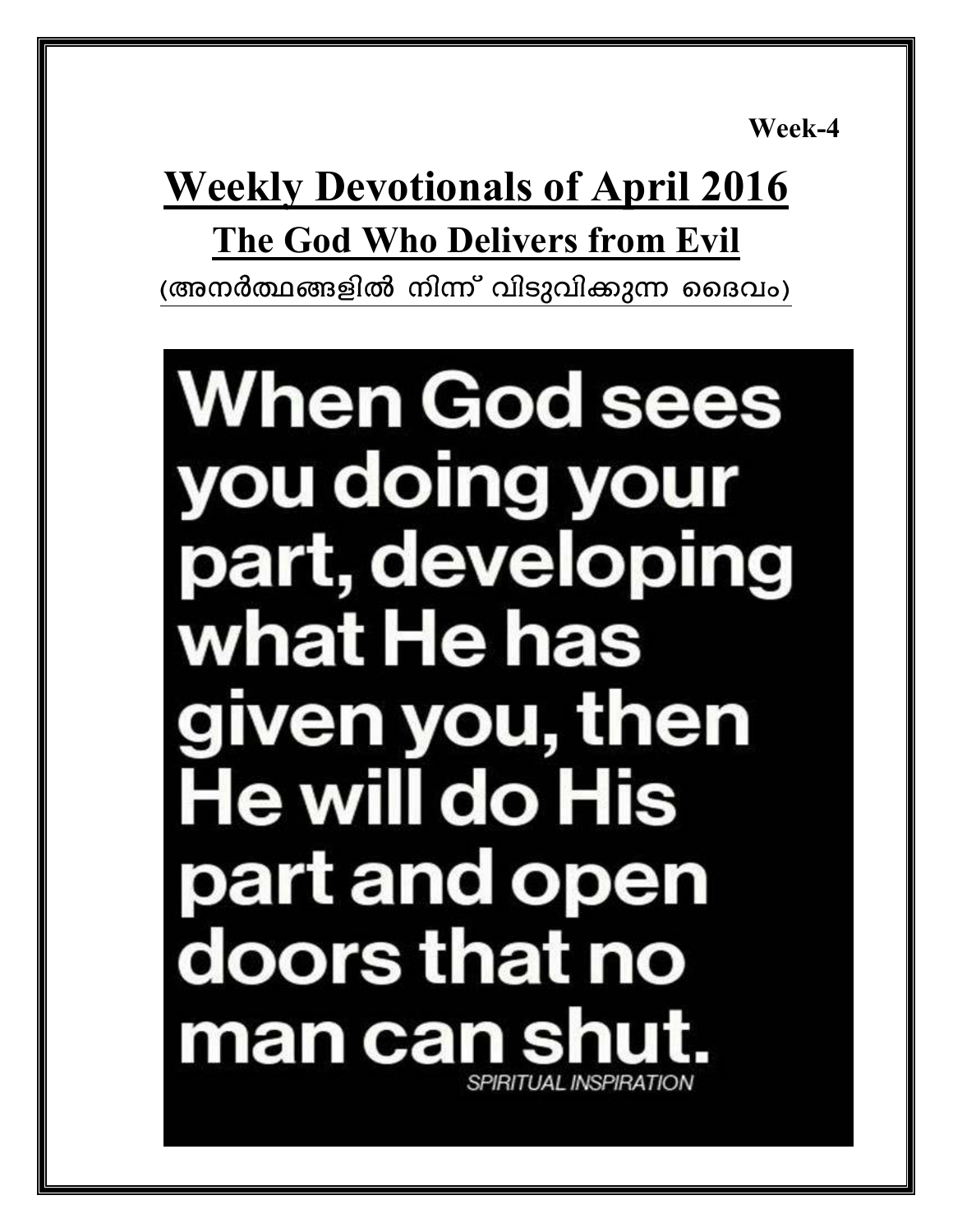വിശ്വസിച്ച് പ്രാർത്ഥിച്ച് അനുഗ്രഹങ്ങൾ പ്രാപിച്ച യബ്ബേസ് തന്തെ പ്രാർത്ഥന അവസാനിഷിക്കുന്നത് നമുക്കും അനുകരണീയമായ വിധത്തി ലാണ്(1ദിന:4:10) ''നിശ്ചയമായും അനർത്ഥം(Evil)എനിക്ക് വ്യസനകാരണ <u> മാകാതെ എന്നെ കാത്തു കൊള്ളേണമേ'' എന്നാണ് അവൻ പ്രാർത്ഥിച്ച്</u> നിർത്തിയത്.പാപത്തിൽ നിന്നുള്ള വിടുതൽ, പരിഹാസികളിൽ നിന്നുള്ള വിടുതൽ ഇവയെല്ലാം അവൻ ആത്മാർത്ഥമായി ആഗ്രഹിച്ചു. അശുദ്ധ ഉപേക്ഷിഷാൻ സാഹചര്യങ്ങളെ ദൈവത്തിലാശ്രയമുള്ളവർക്കേ മായ സാധിക്കുകയുള്ളൂ. അവന്റെ അത്യന്തശക്തി നമ്മിലുള്ളിടത്തോളം കഷ്ടം, ഉപദ്രവം ഇവ സഹിക്കേണ്ടി വന്നാലും നാം ഭയപ്പെടേണ്ട കാര്യമില്ല.

മദ്യം, മയക്കുമരുന്ന്, പണത്തോടുള്ള ആർത്തി, നിഗളം ഇവ എല്ലാം നമ്മെ അനർത്ഥങ്ങളിലേക്ക് വഴി നടത്തുന്നു. ഇവയ്ക്കെതിരായി ബോധ വൽക്കരണം നടത്തിയാലും അനുസരിക്കുന്നവരും വളരെ വിരളമാണ്. ഏത് ദുഷ്രപ്രവർത്തിയും ഒഴിവാക്കുവാൻ അവരവർ തന്നെ ആഗ്രഹിച്ച്, **മതിയാകുകയുള്ളൂ. പ്രാർത്ഥിക്കുന്ന ദൈവപൈതലിനെ** പ്രാർത്ഥിച്ചേ തന്റെ കൂടാരത്തിലൊളിഷിച്ച് അനർത്ഥത്തിൽ നിന്ന് വിടുവിക്കുന്നവനാണ് സർവ്വശക്തനായ ദൈവം.

വേദപുസ്തകത്തിലുടനീളം നോക്കിയാൽ ദൈവകല്പനകളനുസ രിച്ച് അവനോട് ചേർന്നു നടന്ന ആരും അനുഗ്രഹിക്കപ്പെടാതെ പോയിട്ടി ല്ല. ദൈവം അവരെ എല്ലാം ഐശ്വര്യമായി അനുഗ്രഹിച്ചു. ദൈവത്തോടു കുടെ പുറപ്പെടുവാൻ വിളിച്ചപ്പോൾ മോശയോ, യോസഫോ, ദാവീദോ, പൗലോസോ, പത്രോസോ ആരും തന്നെ, സഹോദരങ്ങളെക്കാൾ മാന്യ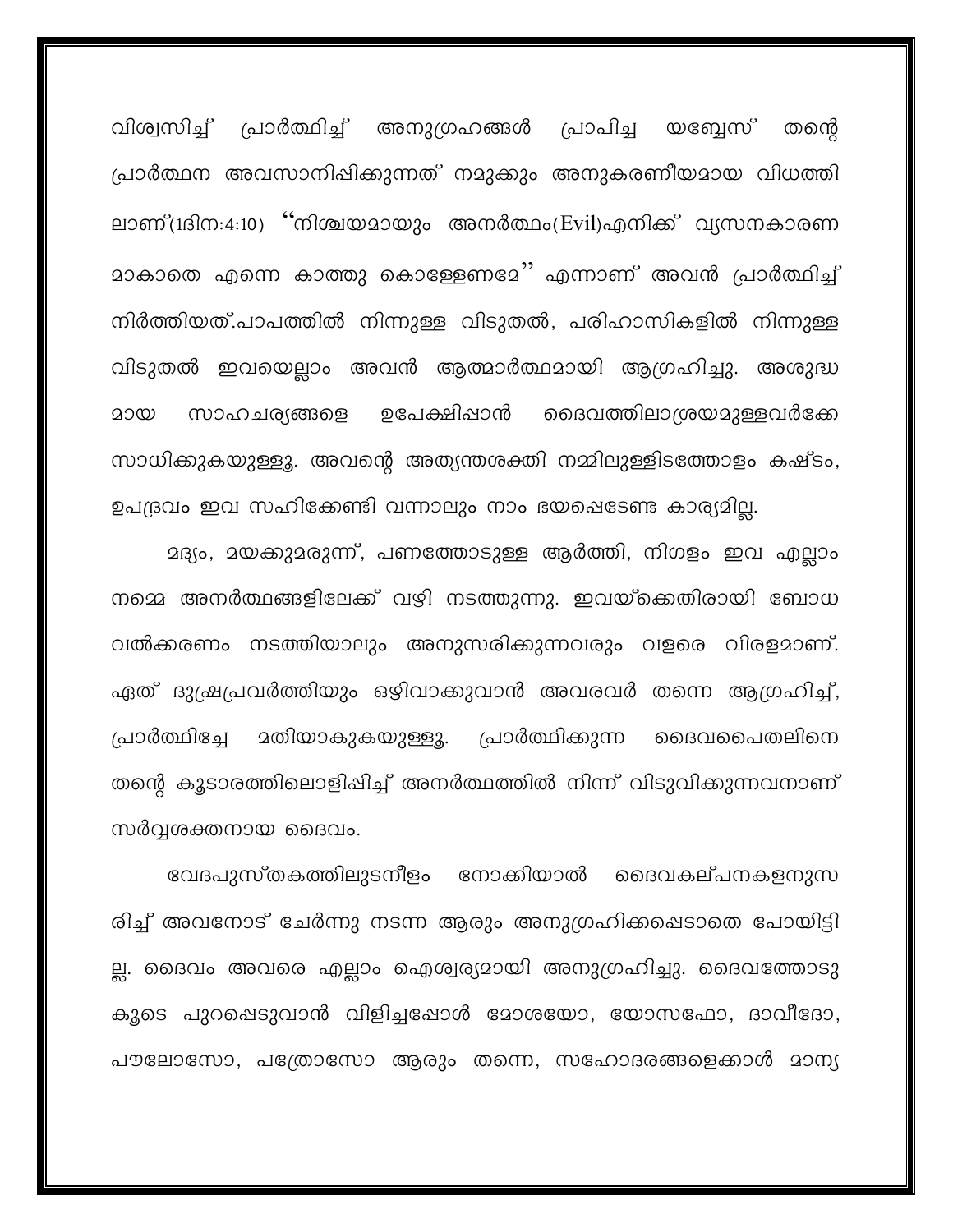രാകും എന്ന് കരുതിയില്ല. പഴി, ദുഷി, നിന്ദ, പരിഹാസം, കഠിനമായ പീഢ കൾ എല്ലാം ഒന്നിനു പിറകേ ഒന്നായി വന്നഷോൾ അവർ സകലതും സഹി ച്ചു.പലതും നഷ്ടമാകുന്ന സാഹചര്യം ഉണ്ടായി. പ്രീയരെന്ന് കരുതിയവർ കൈവിട്ടു, എന്നാൽ സകല പ്രതികൂലങ്ങളിലും കൈവിടാതെ കൂടെയിരു ന്നാശ്വസിപ്പിച്ച ദൈവത്തെ ഇവർ ഉപേക്ഷിക്കുകയല്ല മുറുകെ പിടിക്കുക യാണ് ചെയ്തത്.

ദാവീദ് രാജാവിന് ആടു മേയിച്ച ഒരു കാലമുണ്ടായിരുന്നു. കാട്ടിൽ കഴിയുമ്പോഴും അദ്ദേഹം ആശ്വസിച്ചത് അഷനും അമ്മയും എന്നെ തള്ളി എങ്കിലും ചേർത്തുകൊണ്ടു യഹോവ എന്നെ ക്കളഞ്ഞു .എന്നാണ്. ഗോല്യാത്ത് എന്ന ഫെലിസ്ത്യാല്ലൻ പരിഹസിച്ചപ്പോൾ, സൈന്യങ്ങളുടെ ദൈവമായ യഹോവയുടെ നാമത്തിൽ ഞാൻ വരുന്നു, യിസ്രായേലിൽ ദൈവമുണ്ടെന്ന് സർവ്വഭൂമിയും അറിയുമെന്ന് പറഞ്ഞു. ഒരു പെട്ടക ത്തിന്റെ മുമ്പിൽ നൃത്തം ചെയ്തതിന് ഭാര്യ പരിഹസിച്ചപ്പോഴും അർഹി ക്കാത്ത സ്ഥാനത്തേക്ക് എന്നെ തിരഞ്ഞെടുത്ത യഹോവയുടെ മുമ്പാകെ ഞാൻ ഇനിയും നൃത്തം ചെയ്യും എന്ന് പറഞ്ഞവനെ, യഹോവ മാനിച്ചു. യബ്ബേസ് മാന്യനായത് എങ്ങനെ? കേവലം പ്രാർത്ഥന മാത്രമോ ? അതേ വിശ്വാസത്തോടുകൂടിയുള്ള പ്രാർത്ഥന കേട്ടിട്ടാണ് ദൈവം പ്രവർത്തിച്ചത്. നടക്കുമോ എന്ന സംശയത്തോടെ പ്രാർത്ഥിക്കാതെ നടക്കും എന്ന വിശ്വാ സത്തിൽ പ്രാർത്ഥിക്കുക. പ്രാർത്ഥന ഏറ്റവും അർത്ഥപൂർണ്ണമാകുന്നത് ദാനങ്ങൾക്കുവേണ്ടി യാചിക്കുമ്പോഴല്ല; ദാതാവിന്റെ സ്നേഹവും, സഹ വാസവും ആഗ്രഹിക്കുമ്പോഴാണ്. അതിന് ദൈവം നിങ്ങളെ സഹായിക്ക ടെ.